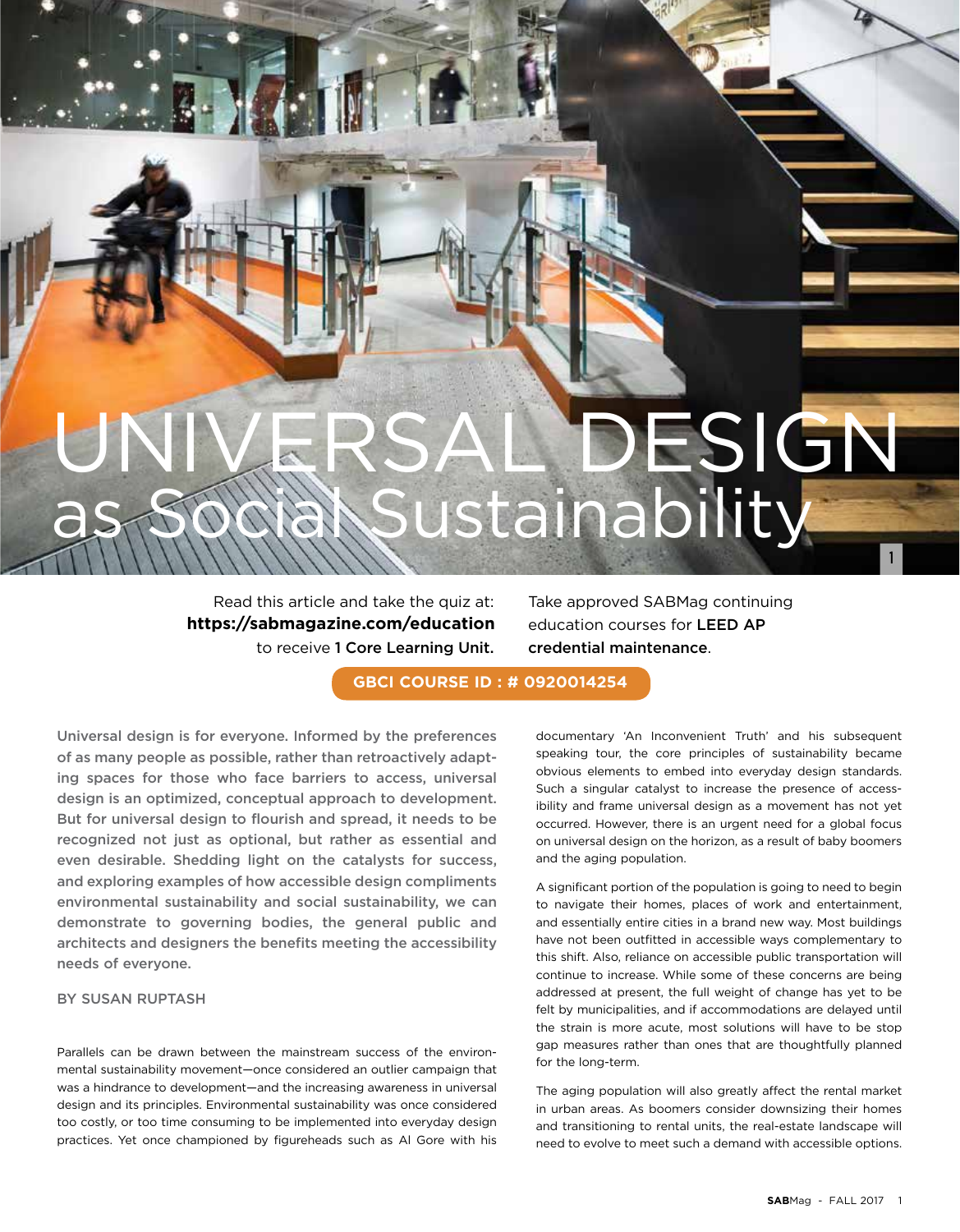If the cost of living in Canadian cities continues to rise, whole generations will migrate to the fringes in order to find affordable accommodation, as is happening with the millennial workforce, and there will be no one at hand to care for the aging population.

Establishing national accessibility legislation would rapidly improve the situation. Honourable Carla Qualtrough, Minister of Sport and Persons with Disabilities, recently concluded a comprehensive consultation process that will inform such a baseline. At the provincial level, a tangible shift is already in sight. Ontario recently introduced accessibility legislation aimed at making the province entirely accessible by 2025. This legislation is wide-reaching in scope, encompassing changes to traditional built environments, while also setting clear standards for customer service for persons with disabilities, employment considerations, transportation, and information and communications. Such broad legislation has raised awareness and interest in universal design, and offered new opportunities for education and cultivation.

Another strategy to help shape universal design into a viable movement is grassroots organization. Such campaigns leverage passion, and push for measures to take place before the legislation, hopefully, catches up. Leaders in the grassroots universal design movement are oftentimes frustrated with waiting for a solution and decide to combine their inherent expertise through lived experience with advocacy and dedication to their cause.

Organizations like the Rick Hansen Foundation work tirelessly to champion for accessible design. Awareness programs through schools, ambassadors, awards to acknowledge accessible design in Canadian cities and municipalities, grants, training, and giving back to the community through funding research campaigns all contribute to elevating the visibility of universal design in practice.

Individuals, too, can make all the difference in identifying what's missing from the conversation on universal design and lend to building the groundwork of awareness. Luke Anderson and Maayan Ziv are two successful examples of champions within the field of accessibility advocacy.

Anderson founded the StopGap foundation, an organization focused on bringing barrier-free access to the built environment in a simple way. It's likely you've used his invention without even realizing it. After an accident made Anderson reliant on a wheelchair, he realized the barriers at street level were neglected by legislation, possibly because they are so easily overlooked. In response, he invented a simple wooden ramp, convinced community hardware stores to donate the required materials, and volunteers to construct the ramps to fit the entry of each local business with a single-stepped storefront. The award-winning solution eases access from the street into stores – both erasing barriers and raising awareness. It's an idea that has not only spread across the city, but across the country and the world.

After a week into her Masters at Ryerson University, Ziv found she was unable to join her classmates on simple urban excursions because the there was no common resource that could inform her as to which venues, restaurants, cafes or shops could accommodate her wheelchair, and to what degree. Her response was to create a directory website, now turned into an app, called AccessNow, that crowdsources the accessibility information about everyday places across Canadian cities. For this initiative, she was awarded the Startup Canada Resilient Entrepreneur award, given to Canadians who are "shaking up the startup scene".

For Anderson and Ziv, these solutions came from their need for universal design and their frustration at the lack of accessibility. Both of their inventions, in their visibility and simplicity, demonstrate that applying the practicalities of universal design need not be complicated and can offer improved quality of life for the majority of people. Through grassroots advocacy, a movement's goals can be addressed quickly and organically.

Another way in which universal design lends to social sustainability, and is felt by the majority of population, is in the way it aligns with environmental sustainability practices. As awareness of accessible design grows, universal design can be implemented in the earliest planning stages to grow the number of buildings and features that support universal design principles. Retrofitting buildings and the features within them later is not only economically costly, but also wasteful in materials and output emissions. With regards to physical architecture, it is simply not sustainable to build to minimum standards. All architects and designers should be most concerned with "future proofing" their designs. Considering the wants, needs, and in some cases the climate factors fifty years down the road is the sustainable and responsible way in which all design must move forward because environmental sustainability, at its simplest, has become social sustainability. Universal design and social sustainability factor heavily into one another because fundamentally, universal design strives to make the built environment available to everyone. Why design a building a percentage of the population cannot use? These were the driving factors behind two projects undertaken by my studio, Quadrangle.



In Toronto's east end, we renovated a commercial building at Broadview and Queen Streets, converting it from a storage facility to a rental office building. Previously, the entranceway had steps up and down, without any elevator, and therefore it was not only inaccessible, it lacked street presence and visibility. Our solution focused on the lobby, creating universal solution that not only welcomes those with vision loss and all levels of mobility – but also gives the building a distinctive brand and identity. Vibrant, high-contrast pathways offer visual clarity, and bold, orange feature ramps ease entry for bicycles, strollers and mobility devices. Additionally, we created colourful, custom-designed wayfinding graphics that are evident throughout the building's hallways and shared areas – also providing clear navigation and branding. These features are advantageous to the tenants which include a physiotherapy centre, a school and a tech office and the project has won numerous local and international recognition, including awards from the Association of Registered Interior Designers of Ontario (ARIDO) and the International Association for Universal Design (IAUD), proving that accessible design can be approached as design first and perhaps most importantly, can re-engage a city.

With our own office and studio, we transformed a 1990s call centre into a creative hub. A bright, spacious and contemporary feeling space, the office highlights our central values of creativity, collaboration sustainability and accessibility. The first of several creative tenants including Deluxe and Twitter, our studio demonstrates how well-designed spaces can be the catalyst for the revitalization of an entire building.

We conducted charrettes and challenged ourselves to maximize universal design principles to guide the process from the outset. The result is an open-concept plan that seamlessly embodies universal design without sacrificing design quality or creativity. The design focuses on comfort, simplicity, ease of effort and space. There is democracy of light throughout: all meeting rooms have glazed walls with custom-designed and branded vision strips. Shared workspaces encourage collaborative work, with a variety of table heights and configurations, as well as access to technology. A simple and intuitive circulation route enables legible, clear wayfinding, and high contrast and textured carpeting demarcates the path from adjacent spaces. Pathways and boardrooms are of adequate width to comfortably accommodate persons using a wide range of mobility devices or service animals, and signage includes both tactile and braille information. The Quadrangle studio has also been the recipient of multiple, design oriented awards including two ARIDO awards and one IAUD Award in Housing and Architecture.

Perhaps the easiest and most important way we can prompt a change in attitude towards accessibility stems from the language we use to talk about it. For example, describing someone as having "special needs". Special needs are regular needs: the need to go to work, to see friends, to get around. There isn't a hierarchy of ability—we all use the same door. As attitudes change, language will follow and help to move the mentality surrounding universal design away from "us vs. them". As Canadians we understand the value of social inclusivity, and universal design speaks to this at its heart.

Paying attention to universal design principles is both environmentally and socially sustainable. Environmentally, in that it not only considers issues around sensitivities and wellness, but also in that universal design reduces the need for expensive and wasteful interventions in the future to correct intentional and unintentional barriers. Socially, in that it speaks to an inclusive and accepting philosophy that views all human conditions on a natural continuum rather than a binary abled/disabled spectrum, and that spaces and places designed to universal design principles are better for everyone.

Universal design is simply good design. <

SUSAN RUPTASH, MANAGING PRINCIPAL, QUADRANGLE B.ARCH., OAA, AAA, AIBC, MAA, NSAA, AANB, FRAIC, AIA





AT 100 BROADVIEW AVENUE, THE GROUND FLOOR WAS OPENED UP INTO A DRAMATIC LOBBY WITH A SERIES OF STAIRS AND RAMPS, SEAMLESSLY INTEGRATING UNIVERSAL DESIGN. PHOTO: BRANDON BARRE [1]. A WALL DECAL AT QUADRANGLE'S STUDIO. PHOTO: TERRI FLINN [2]. MEETING ROOMS AT QUADRANGLE'S STUDIO ARE DESIGNED TO MEET UNIVERSAL NEEDS WITH FLEXIBLE FURNISHINGS AND GENEROUS ACCESSIBLE ROUTES THAT ENSURE SUITABLE TURNING SPACES AND CLEARANCES. PHOTO: NAOMI FINLAY [3]. THE LIBRARY AT QUADRANGLE'S STUDIO SUPPORTS SAMPLE SELECTION AND ASSEMBLY AS WELL AS MODEL MAKING. THE LOWER COUNTER AREA ACCOMMODATES A MOBILE LIGHT TABLE AND ENSURES ACCESSIBILITY. PHOTO: NAOMI FINLAY [4].